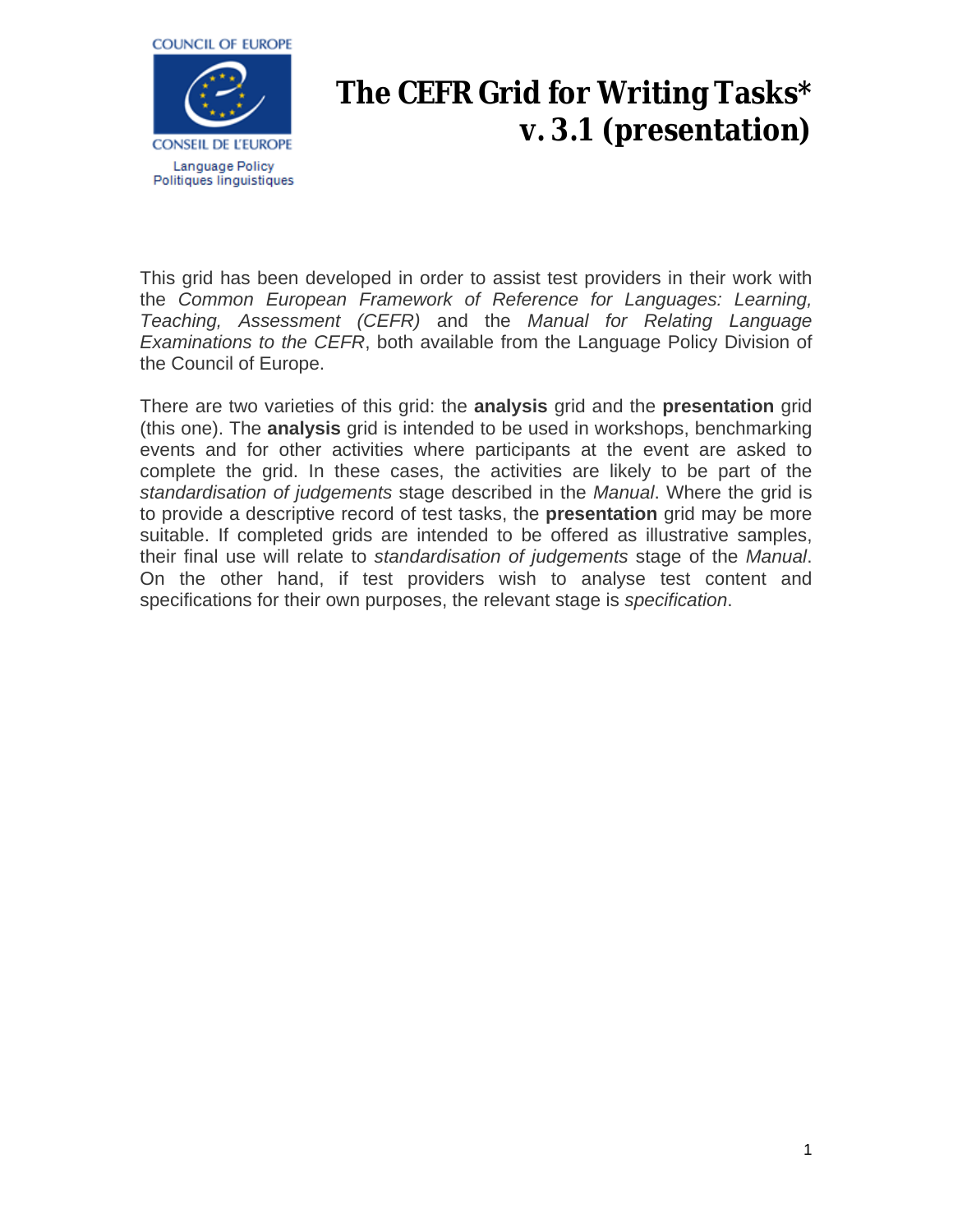

# **The CEFR Grid for Writing Tasks\* v. 3.1 (presentation)**

# Sample Test Tasks

Report on analysis of Target language of this test Target level (CEFR) of this test Task number/name

## **General Information** - the whole test

| $\overline{A}$ | Total test time | minutes |
|----------------|-----------------|---------|
| $\overline{2}$ | Purpose         |         |

### **3 Background to the examination**

### **4 Candidature**

### **5 Structure of the test**

## **General Information** - the writing component

| 6  | Number of tasks in the writing paper |         |
|----|--------------------------------------|---------|
|    | Total component time                 | minutes |
| 8  | Integration of skills                |         |
| 9  | Channel                              |         |
| 10 | CEFR level of this component         |         |

#### **11 The writing component format**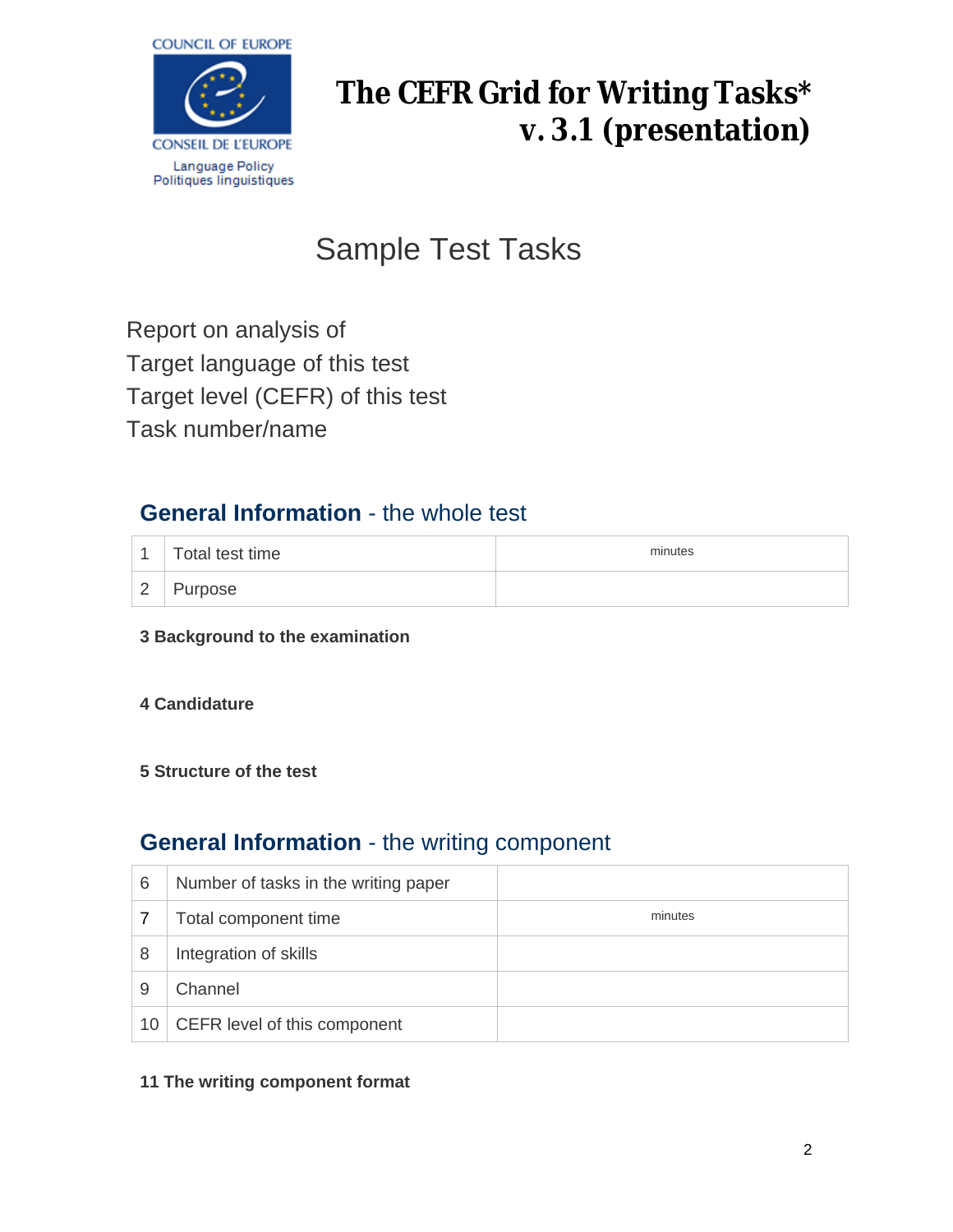## **Specific Information** - example task

### **Mark distribution**

### **Task rating**

### **Effective level**

### **Sample task:**

– sample task here --

| i) Task input/prompt |                                           |         |
|----------------------|-------------------------------------------|---------|
| 17                   | Language of input/prompt                  |         |
| 18                   | CEFR level of input/prompt                |         |
| 19                   | Time permitted or suggested for this task | minutes |
| 20                   | Control/guidance                          |         |
| 21                   | Content                                   |         |
| 22                   | Genre                                     |         |
| 23                   | Rhetorical function(s) of input           |         |
| 24                   | Imagined audience                         |         |
| 25                   | Mode of input/prompt                      |         |
| 26                   | Topic or theme of input                   |         |
| 27                   | Integration of skills for input           |         |

| ii) Response (description of written response elicited by the prompt(s)/input) |                                 |  |
|--------------------------------------------------------------------------------|---------------------------------|--|
| 28                                                                             | Number of words expected        |  |
| 29                                                                             | Rhetorical function(s) expected |  |
| 30                                                                             | Text purpose                    |  |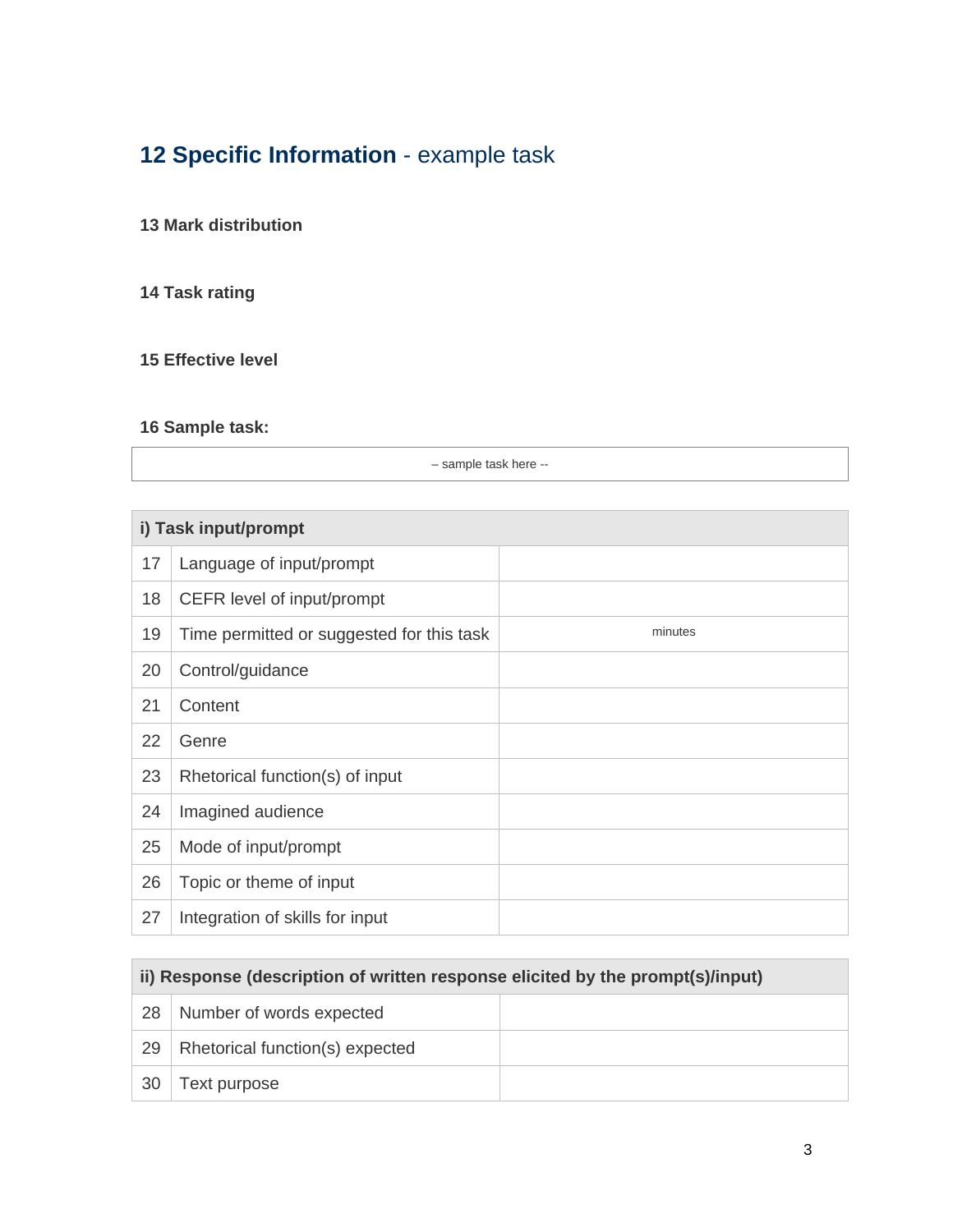| 31 | Register                        |  |
|----|---------------------------------|--|
| 32 | Domain                          |  |
| 33 | Grammatical competence expected |  |
| 34 | Lexical competence expected     |  |
| 35 | Discoursal competence expected  |  |
| 36 | Authenticity: situational       |  |
| 37 | Authenticity: interactional     |  |
| 38 | Cognitive processing            |  |
| 39 | Content knowledge required      |  |

| iii) Rating of Task |                                  |  |
|---------------------|----------------------------------|--|
| 40                  | Known criteria                   |  |
| 41                  | Task rating method               |  |
| 42                  | Assessment criteria              |  |
| 43                  | Number and combination of raters |  |

| iv) Feedback to candidates |                       |  |
|----------------------------|-----------------------|--|
| 44                         | Quantitative feedback |  |
| 45                         | Qualitative feedback  |  |

### **Example answer**

### **Commentary**

### **Score allocated**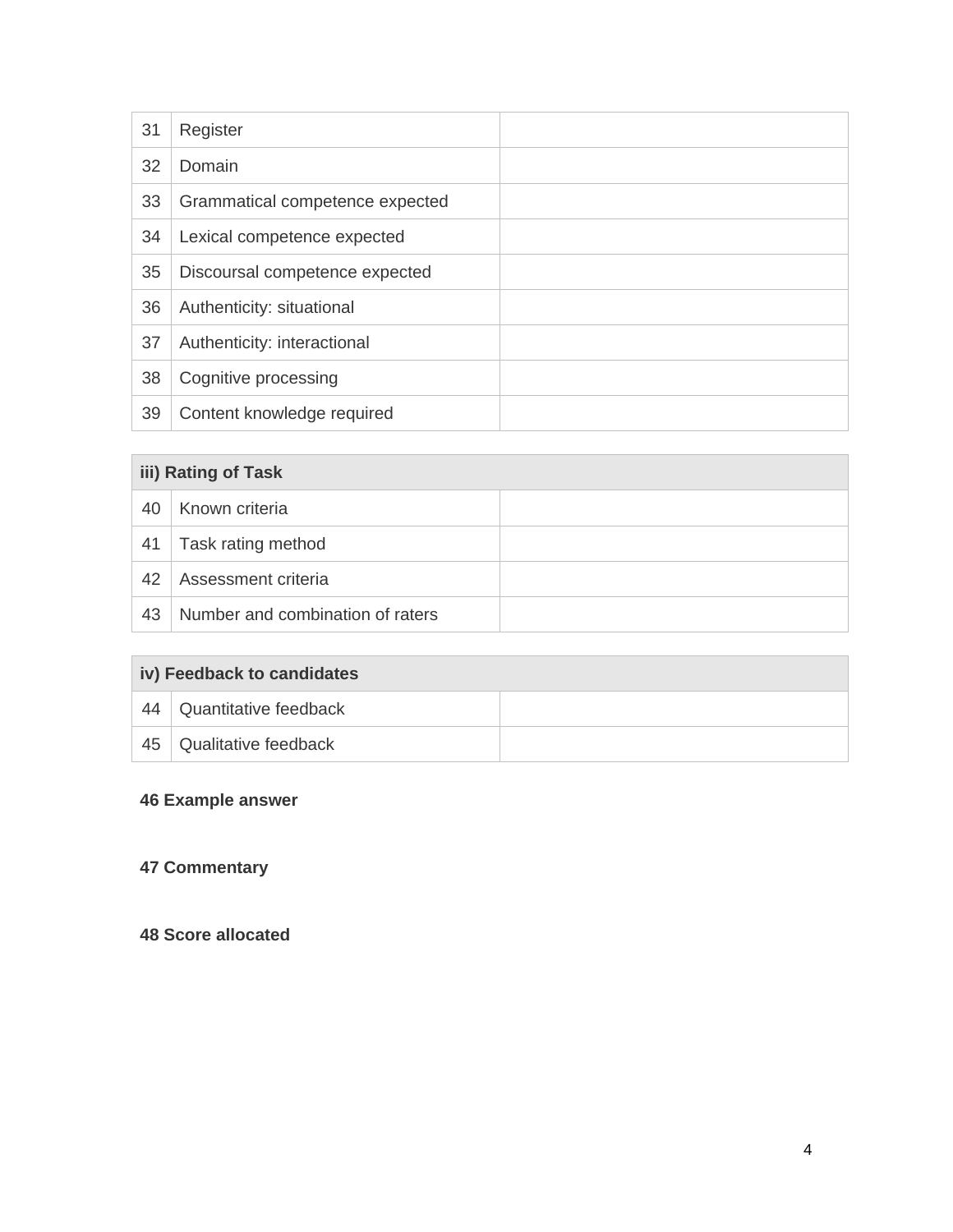All references to the *CEFR* are to the document on the Council of Europe's Language Policy Division's web site.

- 2 The purpose of the test may be **general proficiency**, for a specific purpose. State the purpose if specific (**English for Legal Purposes**, **German for Academic Purposes**, etc.).
- 3 The description of test background may contain the reasons for developing the test, a description of the suite of which this test is a part, or other such details.
- 4 Describe the size and demographic profile of the candidature.
- 5 Describe the other components of the test (e.g. the speaking component, the reading component).
- 6 In the case that there the number of tasks depends on which options are chosen, specify in the introductory text (point 5)
- 8 Skills, in addition to writing, which are involved in the completion of this task (regardless of whether they are explicitly recognised at the rating stage). Choose from: **none**, **reading**, **speaking**, **listening, a combination**.
- 9 The method by which the candidate's response is recorded. Choose from **handwritten**, **word processed**, **either**.
- 10 *CEFR*, Ch. 3.
- 11 The description may include information such as the number of subsections, task types in each subsection, time allowed for each subsection.
- 12 You may wish to include a short description of the task here. The description could include the aims of the task, what candidates have been asked to do and would constitute a full completion of the task.
- 13 Describe how marks are distributed in this section of the task and what candidates would need to include to achieve full marks on this task.
- 14 Explain how the task is rated (e.g. **clerically**, **machine marked**), what instruments are used and what aspects are considered when deciding the grade.
- 15 Describe the measures taken to ensure Writing tasks are set at the appropriate level. This description may include the process of question paper production and trialling.
- 16 Insert the sample task, including rubric and prompt/input.
- 18 Choose *CEFR* level: **A1**, **A2**, **B1**, **B2**, **C1**, **C2**.
- 19 If not specified, expected time.
- 20 The extent to which the rubric, prompt or input determines the nature and content of the response. Choose from: **controlled**, **semi-controlled** or **open-ended**.
- 21 Whether the content of the response is specified in the rubric. Choose from: **specified** or **not specified**.
- 22 Choose from: **letter (business)**, **letter (personal)**, **review**, **academic essay**, **composition**, **report**, **story**, **proposal**, **article**, **form**, other (specify).
- 23 The functions which might be expected in the response. Choose from: **describing (events)**, **describing (processes)**, **narrating**, **commentating**, **expositing**, **explaining**, **demonstrating**, **instructing**, **arguing**, **persuading**, **reporting events**, **giving opinions**, **making complaints**, **suggesting**, **comparing and contrasting**, **exemplifying**, **evaluating**, **expressing possibility/probability**, **summarising**, other (specify). *CEFR*, p125 – 130.
- 24 The imagined audience for the input. Choose from: **friend/acquaintance**, **teacher**, **employer**, **employee**, **committee**, **board**, **business**, **students**, **general public** (e.g. with a newspaper article), other (specify).
- 25 Choose from: **oral**, **written** or **visual**, or **a combination**.
- 26 The topic or theme. Choose from: **personal identification**, **house and home/environment**, **daily life**, **free time/entertainment**, **travel**, **relations with**